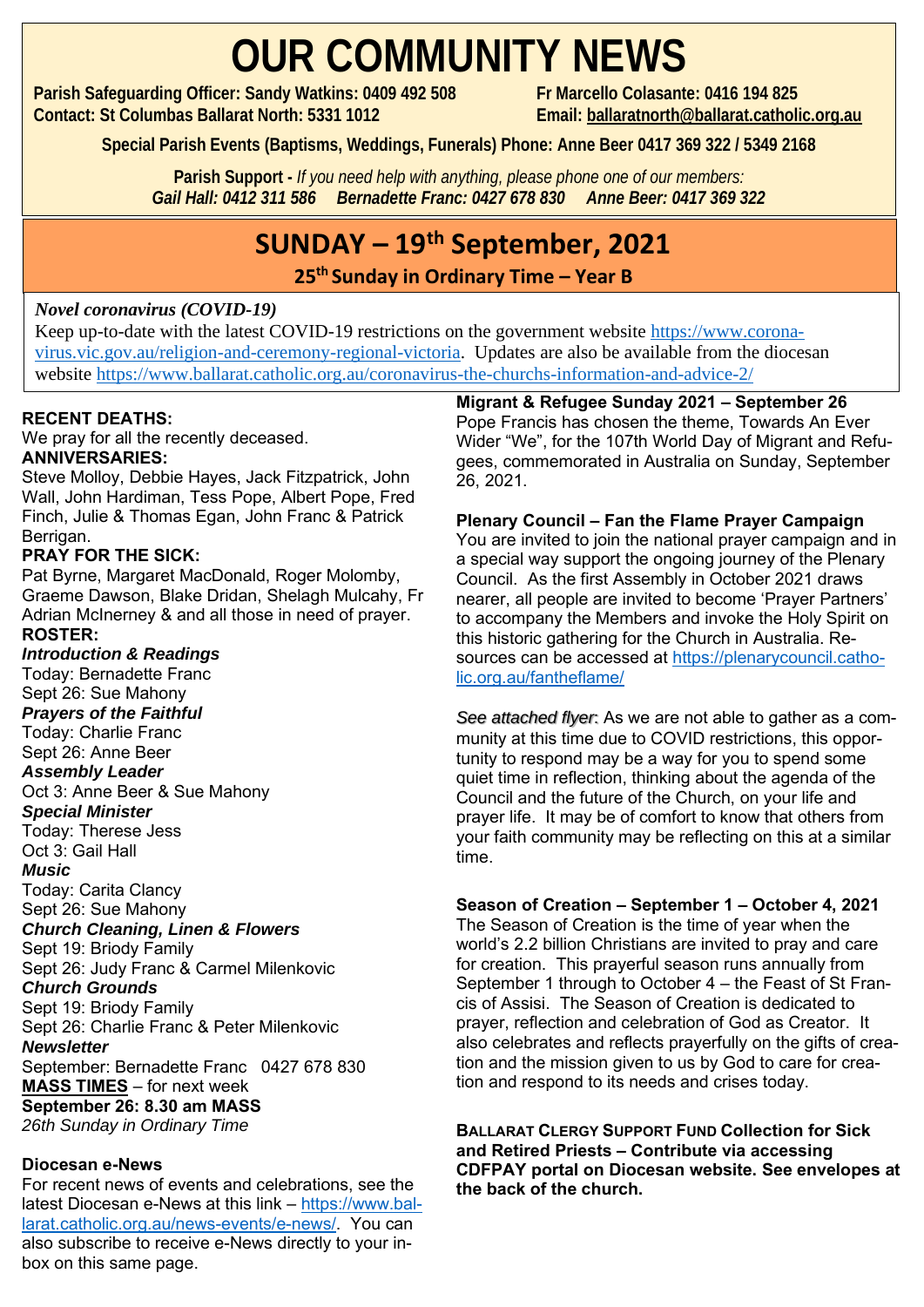#### **A SERVICE OF THE SOCIETY OF ST PAUL**

Reproduction of this bulletin in any form prohibited. Published with ecclesiastical approval by ST PAULS PUBLICATIONS, PO Box 906, Strathfield NSW 2135. Tel 02 9394 3400 Fax 02 9394 3444. Scripture readings from the Jerusalem Bible, published and © 1966, by Darton, Longman and Todd Ltd and Doubleday & Co. Inc. are used by permission of the publishers. Psalm text from The Psalms, A New Translation, © 1963, The Grail (England), HarperCollins. New translation of the Order of Mass from The Roman Missal © 2010, International Commission on English in the Liturgy Corporation. All rights reserved. Artwork by Sr Dorothy Woodward rsj. Layout, commentaries and illustrations © St Pauls Publications, 2021. No 1896. Website: www.stpauls.com.au Christopher Monaghan CP

# **Breaking Open**

#### **SECOND READING** James 3:16-4:3 **A reading from the letter of St James.**

**A reading from the book of Wisdom.** *Let us condemn him to a most shameful death.* The godless say to themselves, 'Let us lie in wait for the virtuous man, since he annoys us and opposes our way of life, reproaches us for our breaches of the law and accuses us of playing false to our upbringing. Let us see if what he says is true, let us observe what kind of end he himself will have. If the virtuous man is God's son, God will take his part and rescue him from the clutches of his enemies. Let us test him with cruelty and with torture, and thus explore this gentleness of his and put his endurance to the proof. Let us condemn him to a shameful death since he will be looked after – we have his word for it.

■ The word of the Lord.

#### **RESPONSORIAL PSALM** Ps 53:3-6, 8. R. v. 6

**R. The Lord upholds my life.**

1. O God, save me by your name; / by your power, uphold my cause. / O God, hear my prayer; / listen to the words of my mouth. **R.**

2. For proud men have risen against me, / ruthless men seek my life. / They have no regard for God. **R.**

3. But I have God for my help. / The Lord upholds my life. / I will sacrifice to you with willing heart / and praise your name for it is good. **R.**

# THE SAVING WORD



*Justice is the harvest of peacemakers from seeds sown in a spirit of peace.*

Wherever you find jealousy and ambition, you find disharmony, and wicked things of every kind being done; whereas the wisdom that comes down from above is essentially something pure; it also makes for peace, and is kindly and considerate; it is full of compassion and shows itself by doing good; nor is there any trace of partiality or hypocrisy in it. Peacemakers, when they work for peace, sow the seeds which will bear fruit in holiness.

Where do these wars and battles between yourselves first start? Isn't it precisely in the desires fighting inside your own selves? You want something and you haven't got it; so you are prepared to kill. You have an ambition that you cannot satisfy; so you fight to get your way by force. Why you don't have what you want is because you don't pray for it; when you do pray and don't get it, it is because you have not prayed properly, you have prayed for something to indulge your own desires.

■ The word of the Lord.

#### **GOSPEL ACCLAMATION** cf. 2 Thess 2:14

**Alleluia, alleluia!**

**God has called us with the gospel to share in the glory of our Lord Jesus Christ. Alleluia!**

**GOSPEL** Mk 9:30-37

 $\overline{\mathscr{L}}$ 

A **reading from the holy Gospel according to Mark.**

#### *The Son of Man will be delivered into the hands of humanity . . . All who wish to be first must make themselves the servants of all.*

After leaving the mountain Jesus and his disciples made their way through Galilee; and he did not want anyone to know, because he was instructing his disciples; he was telling them, 'The Son of Man will be delivered into the hands of men; they will put him to death; and three days after he has been put to death he will rise again.' But they did not understand what he said and were afraid to ask him.

They came to Capernaum, and when he was in the house he asked them, 'What were you arguing about on the road?' They said nothing because they had been arguing which of them was the greatest. So he sat down, called the Twelve to him and said, 'If anyone wants to be first, he must make himself last of all and servant of all.' He then took a little child, set him in front of them, put his arms round him, and said to them, 'Anyone who welcomes one of these little children in my name, welcomes me; and anyone who welcomes me welcomes not me but the one who sent me.'

#### ■ **The Gospel of the Lord.**

#### **LIVING WITH OUR DIFFERENCES**

As the letter of James observes, wherever there is jealousy and ambition there is disharmony. It is the sign of both human and spiritual maturity to be able to live in peace with ourselves and others. A reality of life is that there are differences between people and that they can often be a source of division and discontent. Today's readings invite us to reflect on the ways in which differences can be life-giving rather than destructive.

For the writer of the book of Wisdom the truly righteous person will be a thorn in the side of those whose values they do not share. The implied challenge is that of daring to be different when it means being true to our values.

Even within the Christian community the problems provided by our differences and desire for recognition need to be addressed. It is to the credit of the early Christians that they did not veneer over their very real differences and honestly admitted their difficulties in this area. At the very moment that Jesus is speaking of the violent death that awaits him the disciples are already arguing among themselves about who is the greatest. It is precisely in this context that Jesus reveals to them that true greatness has always been found in the ability to serve and sacrifice oneself for the good of others. It is not that differences do not exist, or that some have the responsibility of leadership. What counts is the manner in which that responsibility is exercised. In that, Jesus remains our most enduring example.

Twenty-Fifth Sunday in Ordinary Time / B  $19$  September 2021

**FIRST READING** Wis 2:12, 17-20